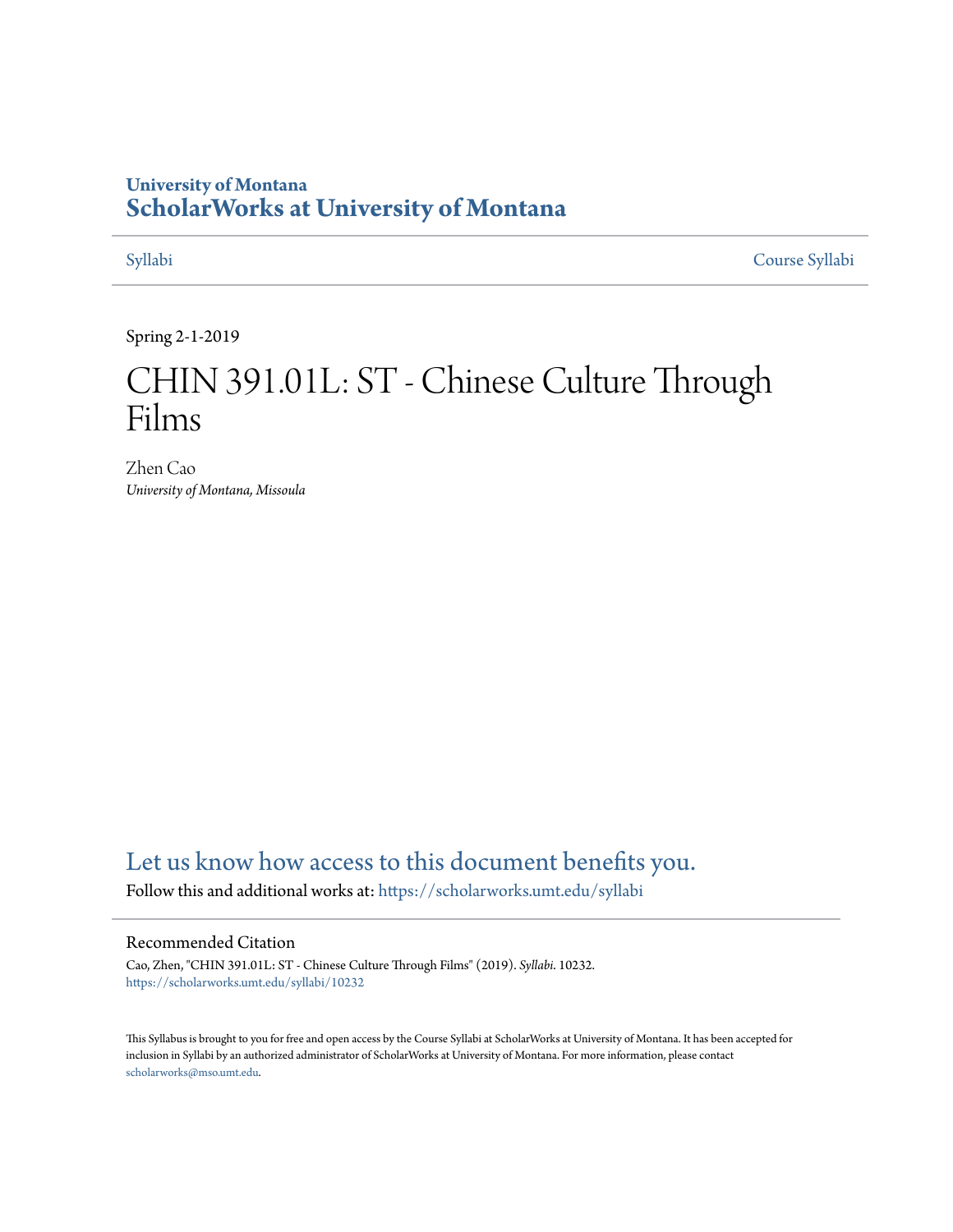#### **The Department of Modern and Classical Languages and Literatures**

#### **CHIN 391: Chinese Culture through Films**

#### **Spring 2019**

#### **SYLLABUS**

**Instructor: Zhen Cao, Professor of China Studies Office: LA 438 Phone: 243-2791 Email:** zhen.cao@mso.umt.edu **Office hours:** M.W.F.: 1m to 2pm T.TH 11am to 12 noon

#### **General Introduction**

This experimental course is constructed in an attempt to introduce students the Chinese culture through films. The major aspects to be covered are: the Chinese mythology of creation, chronological outline of the Chinese dynasties, the fundamental religions and philosophies underling the Chinese culture and the modern China. The course will be carried out in two formats: film showing and seminars.

#### **Students Learning Outcomes:**

- 1. To get familiar with the Chinese cinematography of the  $20<sup>th</sup>$  Century, the major works and ways of presentation and expression.
- 2. To learn and understand the beliefs and values of the different segments of the Chinese culture, and how they are reflected in their behavior, their multi social roles and lives as shown in the films.
- 3. To understand the complexity of the patterns of relationships governed by the believing system between people and government; poor working class and upper elite class; between people to people and people to nature.
- 4. To learn to be able to observe and critique China's current political, economic, cultural and social issues, and also the issues in its relationships with the rest of the world.
- 5. To enrich the students in their appreciation of the Chinese films as a form of art and representation of the history and culture.

#### **Evaluation**

1. Attendance and class participation 30 points Students are expected to attend each class and actively participate in class discussion or group presentation. Two absences are allowed for the semester. Each absence thereafter is subject to point deduction in the grading.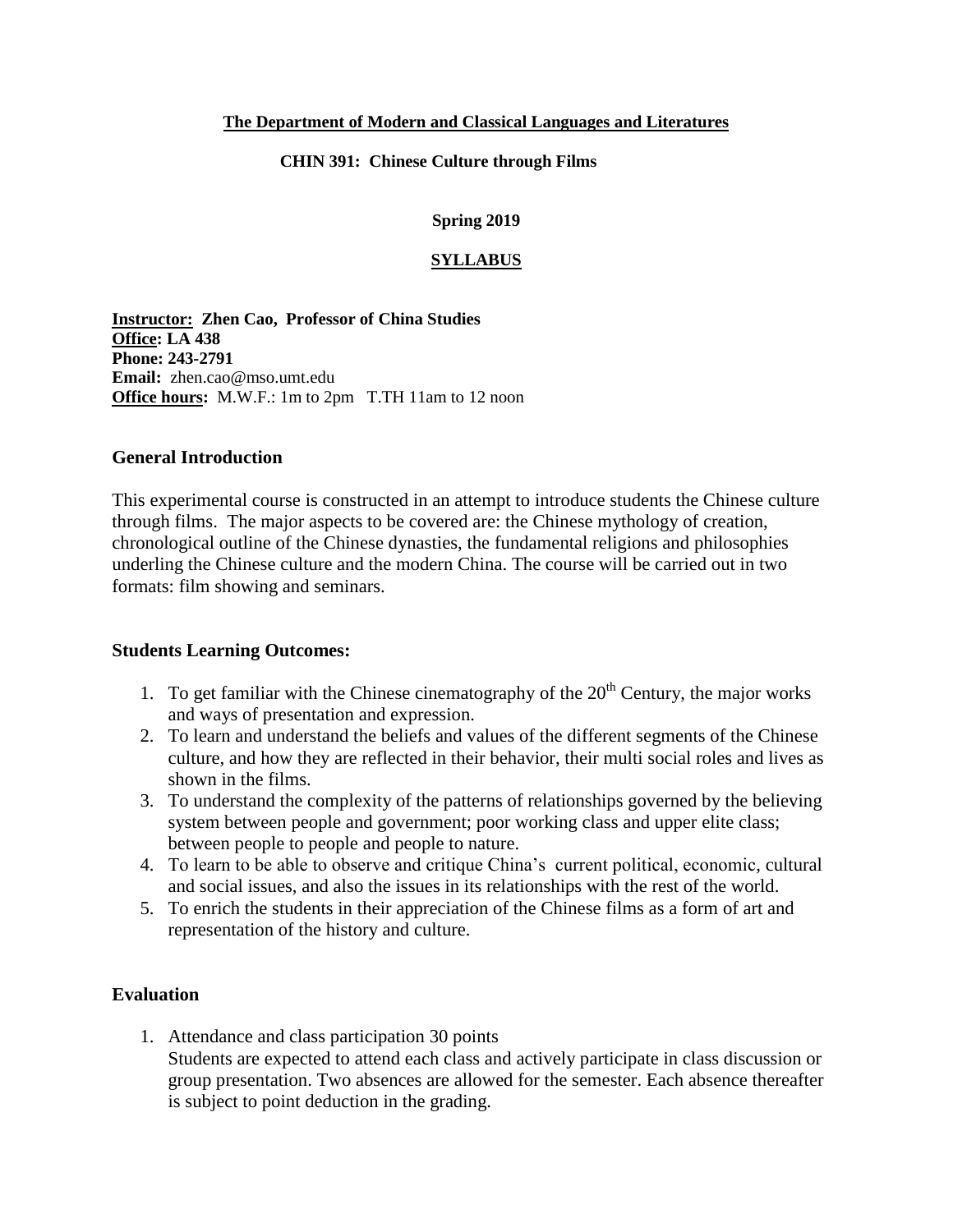- 2. Tri-weekly response paper (4 total) 20 points Every other week, students are to submit a 2-page paper in response to one of the two films watched in class.
- 3. Group presentations 20 points Students are expected to work in groups (3 to 4) and give three class presentations. The first one is 5 points, the 2rd and  $3<sup>rd</sup>$  is 10 points each.
- 4. Cultural tests (2) 15 points each.
- 5. Extra Credit. 6 points Film report  $(2)$ , 3 points each.

### **Further Important Information:**

1. This course uses pluses and minuses in its grading. The lowest credit-receiving grade is D minus, the highest possible course grade a straight A, not A+.

2. Note that you need to select the traditional grading option if you are planning to have this course count toward fulfillment of the Chinese Minor and/or General Education requirements.

3. Auditors: Anyone auditing the class must formally enroll as an auditor.

4. Anyone with a learning or medical disability and in need of special arrangements must inform us of this fact at the beginning of the course. People with such disabilities must provide documentary proof of their status.

#### **Tentative Schedule**:

- 1. Week 1 (Jan  $10^{th}$ ) Introduction, goals and expectations. Group assignment 1. Film-movie
- 2. Week 2 (Jan  $14^{th}$ )
	- Tuesday

Group presentation: Chinese puppet show, introduction history, Pangu (Chinese version of creation), Nuwa (creation of mankind), Story of Nuwa and Fuxi, Silent movies in 1920s.

Thursday

- a. All China's dynasties explained in 7 minutes (5,000 years of Chinese history)
- b. History of China's Empires Qin, Han, Xin Dynasties History Documentary
- 3. Week 3 (Jan.  $21<sup>st</sup>$ )
	- Tu: The Emperor and Assassin
	- TH: Discussion
- 4. Week 4 (Jan.  $28^{th}$ )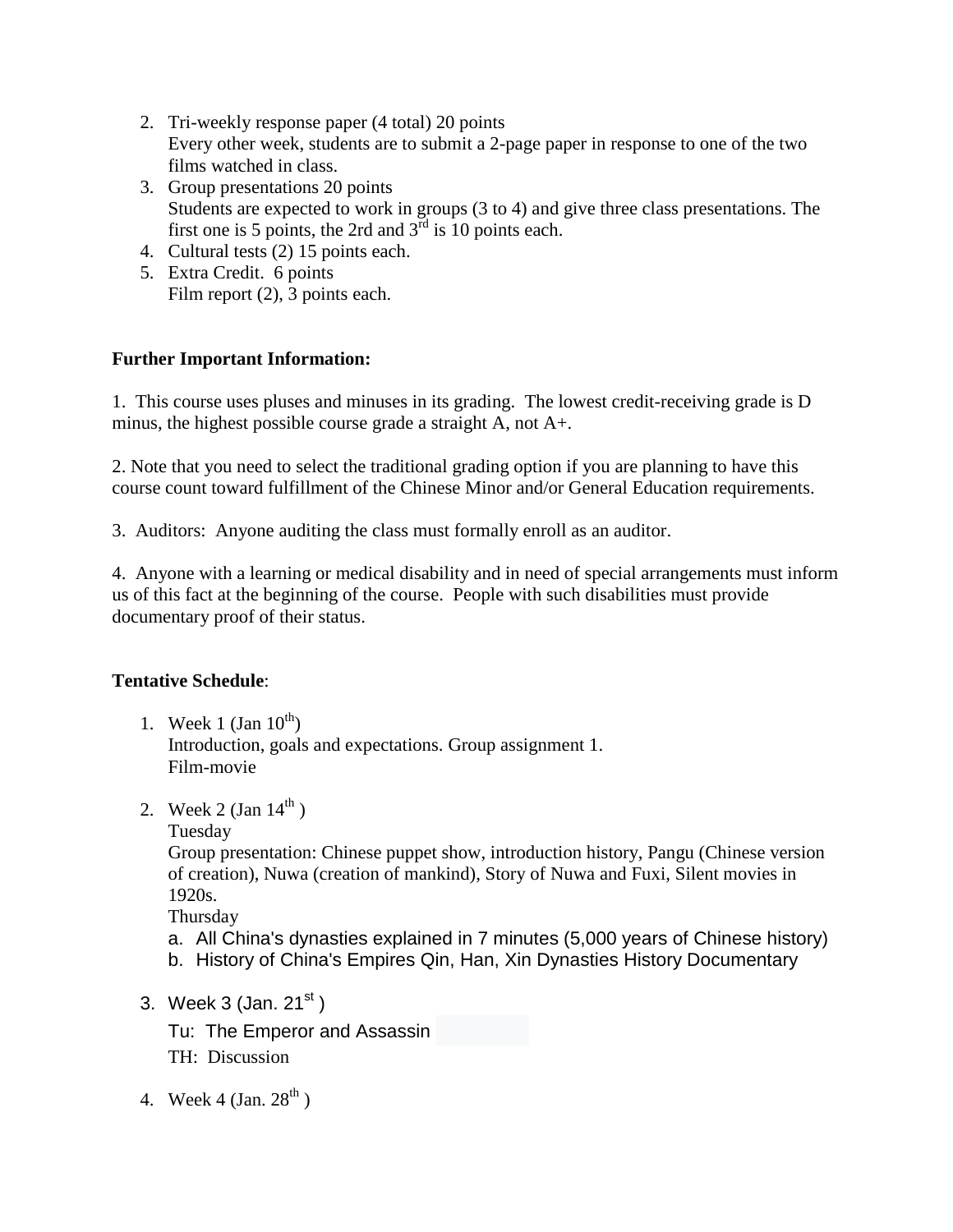Tu: Red Cliff. 赤壁 TH: Discussion

- 5. Week 5 (Feb.  $4^{\text{th}}$ ) TU: Happy Chinese New Year! Tang Xuan Zang 大唐玄奘 TH: Discussion
- 6. Week 6 (Feb.  $11^{th}$ ) TU: The Last Emperor 末代皇帝 TH: Discussion
- 7. Week 7 (Feb.  $18^{th}$ ) TU: Family. 家 TH: Discussion
- 8. Week 8 (Feb.  $25^{th}$ ) TU: Raise the Red Lantern 大红灯笼高高挂 TH: Test One, Discussion
- 9. Week 9 (March  $4^{th}$ ) TU; White Haired Girl 白毛女 TH: Discussion
- 10. Week 10 (March  $11^{\text{th}}$ ) TU: Red Sorghum. 红高粱 TH: Discussion
- 11. Week 11 (March  $18^{th}$ ) TU: To Live 活着 TH: Discussion

#### **Spring Break (March 25th – March 29th ) No Classes**

- 12. Week 12 (April  $1<sup>st</sup>$ ) TU: Blue Kite 蓝风筝 TH: Discussion
- 13. Week13  $(Apri 8<sup>th</sup>)$ TU: Farewell My Concubine 霸王别姬 TH: discussion